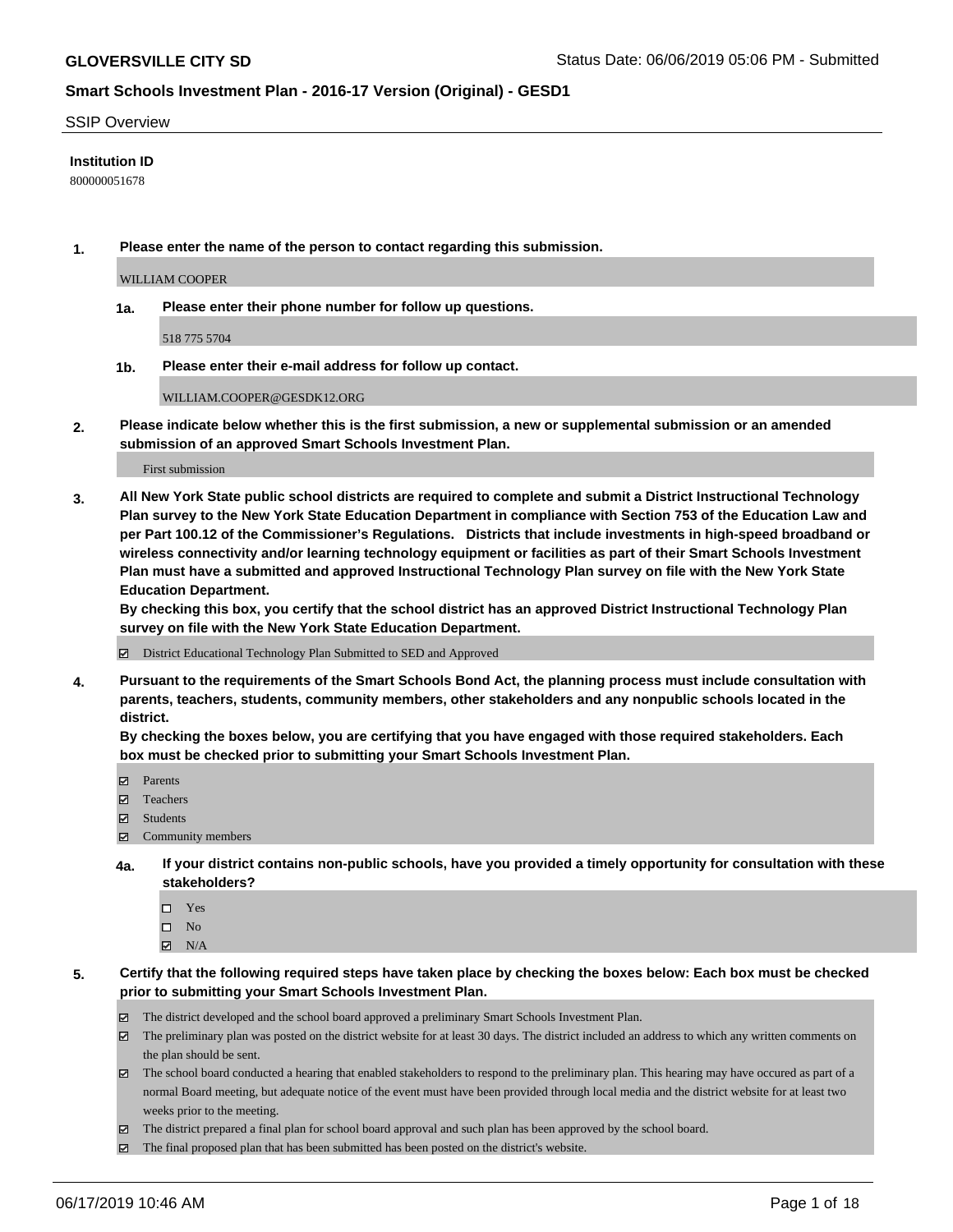SSIP Overview

**5a. Please upload the proposed Smart Schools Investment Plan (SSIP) that was posted on the district's website, along with any supporting materials. Note that this should be different than your recently submitted Educational Technology Survey. The Final SSIP, as approved by the School Board, should also be posted on the website and remain there during the course of the projects contained therein.**

Copy of Smart Schools Investment plan.docx

**5b. Enter the webpage address where the final Smart Schools Investment Plan is posted. The Plan should remain posted for the life of the included projects.**

https://www.gesdk12.org/student-services/technology/smart-schools-bond-act/

**6. Please enter an estimate of the total number of students and staff that will benefit from this Smart Schools Investment Plan based on the cumulative projects submitted to date.**

2,700

**7. An LEA/School District may partner with one or more other LEA/School Districts to form a consortium to pool Smart Schools Bond Act funds for a project that meets all other Smart School Bond Act requirements. Each school district participating in the consortium will need to file an approved Smart Schools Investment Plan for the project and submit a signed Memorandum of Understanding that sets forth the details of the consortium including the roles of each respective district.**

 $\Box$  The district plans to participate in a consortium to partner with other school district(s) to implement a Smart Schools project.

### **8. Please enter the name and 6-digit SED Code for each LEA/School District participating in the Consortium.**

| <b>Partner LEA/District</b> | <b>ISED BEDS Code</b> |
|-----------------------------|-----------------------|
| (No Response)               | (No Response)         |

#### **9. Please upload a signed Memorandum of Understanding with all of the participating Consortium partners.**

(No Response)

**10. Your district's Smart Schools Bond Act Allocation is:**

\$3,325,186

**11. Enter the budget sub-allocations by category that you are submitting for approval at this time. If you are not budgeting SSBA funds for a category, please enter 0 (zero.) If the value entered is \$0, you will not be required to complete that survey question.**

|                                       | Sub-<br>Allocations |
|---------------------------------------|---------------------|
| School Connectivity                   | 183,345             |
| Connectivity Projects for Communities | $\mathbf 0$         |
| <b>Classroom Technology</b>           | $\overline{0}$      |
| Pre-Kindergarten Classrooms           | $\overline{0}$      |
| Replace Transportable Classrooms      | $\Omega$            |
| High-Tech Security Features           | 665,762             |
| Totals:                               | 849,107             |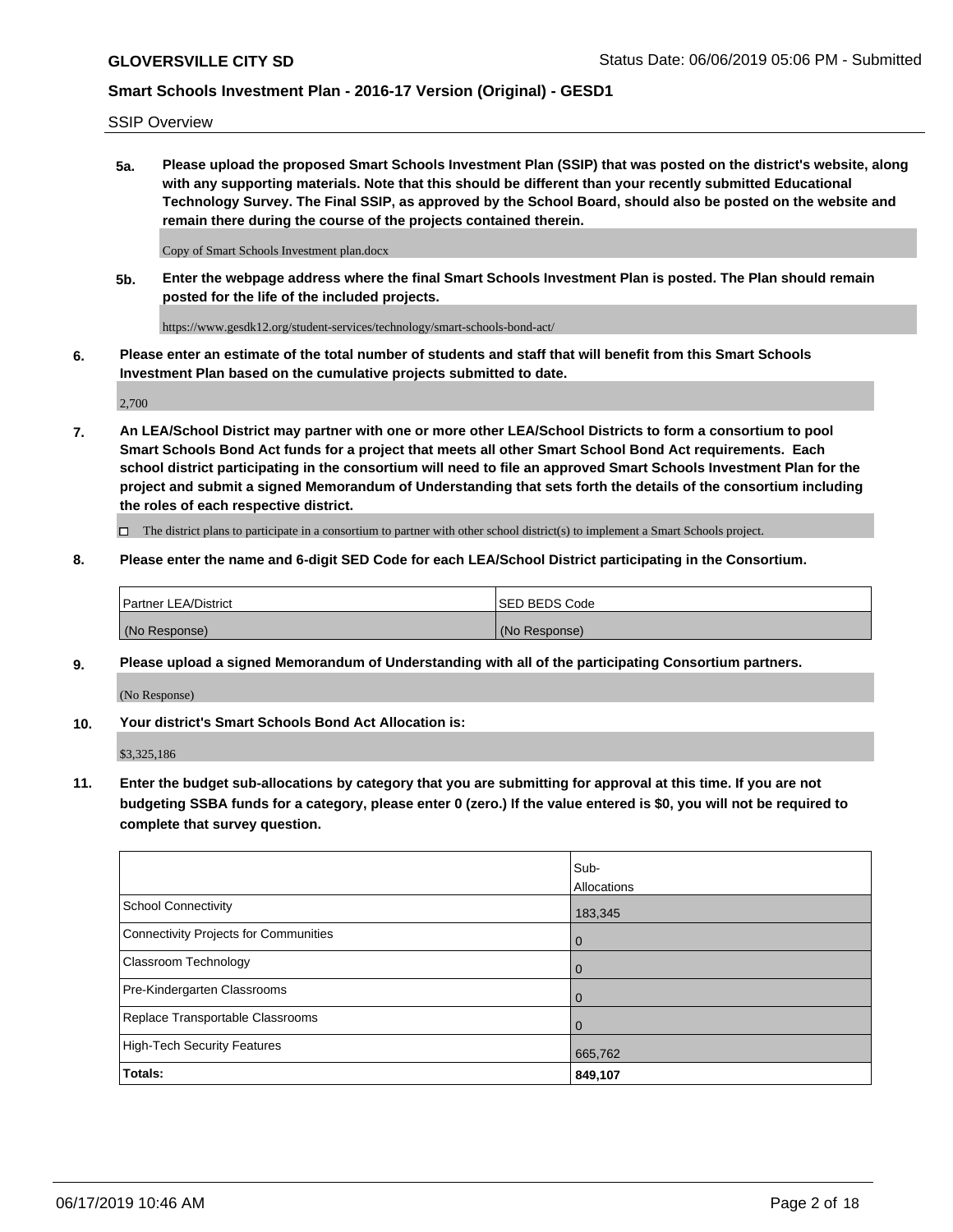School Connectivity

- **1. In order for students and faculty to receive the maximum benefit from the technology made available under the Smart Schools Bond Act, their school buildings must possess sufficient connectivity infrastructure to ensure that devices can be used during the school day. Smart Schools Investment Plans must demonstrate that:**
	- **• sufficient infrastructure that meets the Federal Communications Commission's 100 Mbps per 1,000 students standard currently exists in the buildings where new devices will be deployed, or**
	- **• is a planned use of a portion of Smart Schools Bond Act funds, or**
	- **• is under development through another funding source.**

**Smart Schools Bond Act funds used for technology infrastructure or classroom technology investments must increase the number of school buildings that meet or exceed the minimum speed standard of 100 Mbps per 1,000 students and staff within 12 months. This standard may be met on either a contracted 24/7 firm service or a "burstable" capability. If the standard is met under the burstable criteria, it must be:**

**1. Specifically codified in a service contract with a provider, and**

**2. Guaranteed to be available to all students and devices as needed, particularly during periods of high demand, such as computer-based testing (CBT) periods.**

**Please describe how your district already meets or is planning to meet this standard within 12 months of plan submission.**

The District contracts with NERIC for 300Mbps burstable to 500Mbps.

**1a. If a district believes that it will be impossible to meet this standard within 12 months, it may apply for a waiver of this requirement, as described on the Smart Schools website. The waiver must be filed and approved by SED prior to submitting this survey.**

 $\Box$  By checking this box, you are certifying that the school district has an approved waiver of this requirement on file with the New York State Education Department.

### **2. Connectivity Speed Calculator (Required)**

|                  | l Number of<br><b>Students</b> | Multiply by<br>100 Kbps | Divide by 1000 Current Speed<br>to Convert to<br>Required<br>Speed in Mb | lin Mb | Expected<br>Speed to be<br>Attained Within Required<br>12 Months | <b>Expected Date</b><br>When<br>Speed Will be<br><b>Met</b> |
|------------------|--------------------------------|-------------------------|--------------------------------------------------------------------------|--------|------------------------------------------------------------------|-------------------------------------------------------------|
| Calculated Speed | 2.700                          | 270,000                 | 270                                                                      | 300    | 300                                                              | l met                                                       |

### **3. Describe how you intend to use Smart Schools Bond Act funds for high-speed broadband and/or wireless connectivity projects in school buildings.**

We will be upgrading back office hardware to support classroom teaching and learning. We will be upgrading servers, controllers and switches to maintain classroom connectivity. All equipment will be in existing climate controlled rooms with adequate electricity and infrastructure necessary to support it.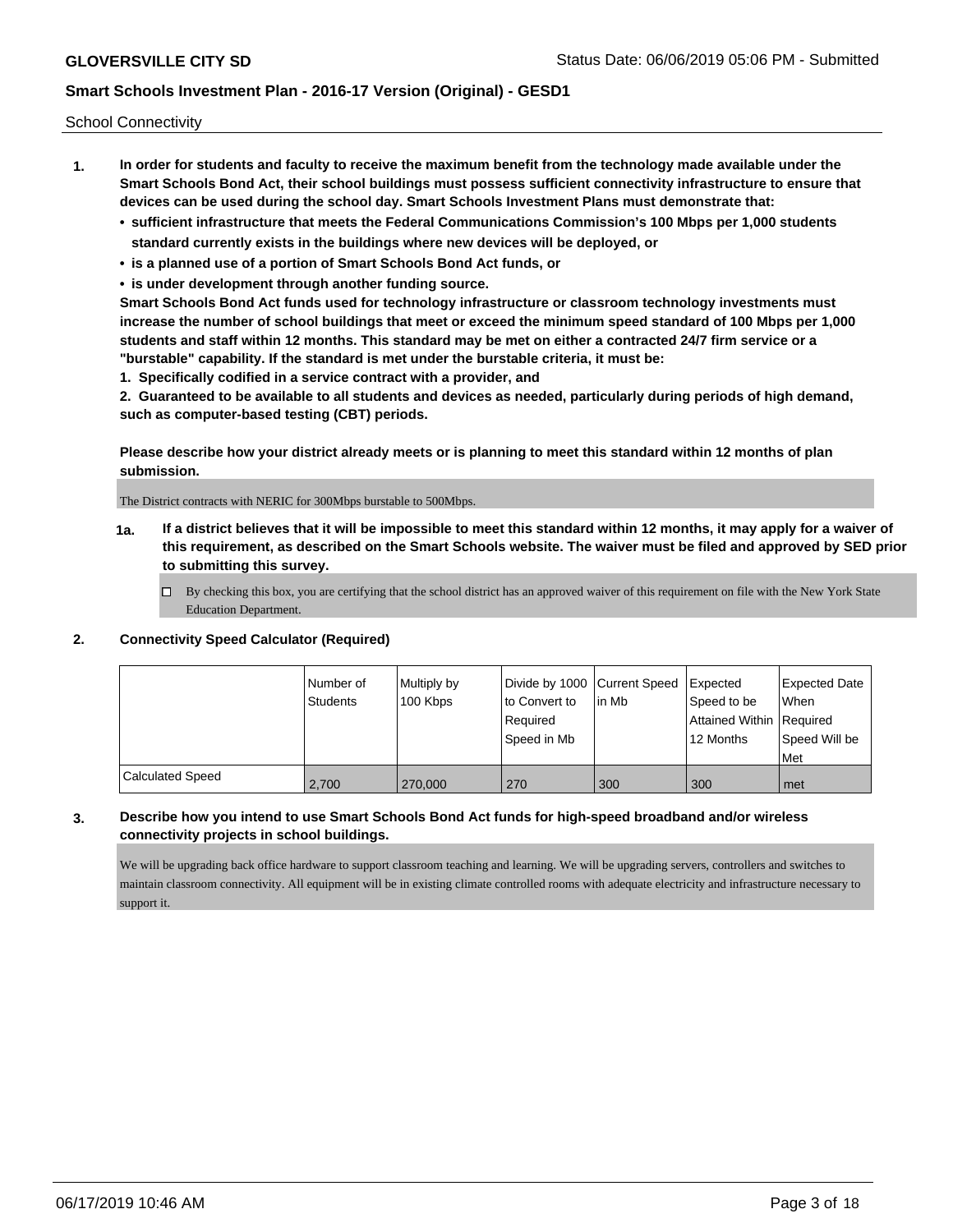School Connectivity

**4. Describe the linkage between the district's District Instructional Technology Plan and the proposed projects. (There should be a link between your response to this question and your response to Question 1 in Part E. Curriculum and Instruction "What are the district's plans to use digital connectivity and technology to improve teaching and learning?)**

We will be upgrading back office hardware to support classroom teaching & learning. We will be upgrading servers, controllers and switches and VOIP systems to maintain operations and connectivity. The District's plan is to continue to level the teaching and learning playing field for all students and staff through the improved use of technology and improving access to information.

Every teacher will be prepared and able to integrate technology into their instructional strategies in ways appropriate to their curriculum so that students will become self-directed learners, productive members of the workforce, and contributing citizens. All students will become confident users of technology so that they can access information from a variety of sources.

The District technology plan focuses on equitable technology access for all students for the purposes of insuring equity in students' learning opportunities, climate and outcomes by eliminating discrepancies between buildings and population groups. All students will be given access to technology resources to ensure an equal opportunity to learn and will be guided by a curriculum this is equitably and comparably applied.

**5. If the district wishes to have students and staff access the Internet from wireless devices within the school building, or in close proximity to it, it must first ensure that it has a robust Wi-Fi network in place that has sufficient bandwidth to meet user demand.**

**Please describe how you have quantified this demand and how you plan to meet this demand.**

Already met this requirement two years ago.

Our buildings range from 10Gig to 1000Mbps connection speeds for both LAN & WAN with a 300Mbps connection burstable to 500Mbps internet connection with NERIC.

**6. As indicated on Page 5 of the guidance, the Office of Facilities Planning will have to conduct a preliminary review of all capital projects, including connectivity projects.**

**Please indicate on a separate row each project number given to you by the Office of Facilities Planning.**

| l Proiect Number      |  |
|-----------------------|--|
| 17-05-00-01-7-999-BA1 |  |

**7. Certain high-tech security and connectivity infrastructure projects may be eligible for an expedited review process as determined by the Office of Facilities Planning.**

**Was your project deemed eligible for streamlined review?**

Yes

**7a. Districts that choose the Streamlined Review Process will be required to certify that they have reviewed all installations with their licensed architect or engineer of record and provide that person's name and license number. The licensed professional must review the products and proposed method of installation prior to implementation and review the work during and after completion in order to affirm that the work was codecompliant, if requested.**

I certify that I have reviewed all installations with a licensed architect or engineer of record.

**8. Include the name and license number of the architect or engineer of record.**

| Name            | I License Number |
|-----------------|------------------|
| DANIEL WOODSIDE | 28237            |

**9. If you are submitting an allocation for School Connectivity complete this table. Note that the calculated Total at the bottom of the table must equal the Total allocation for this category that you**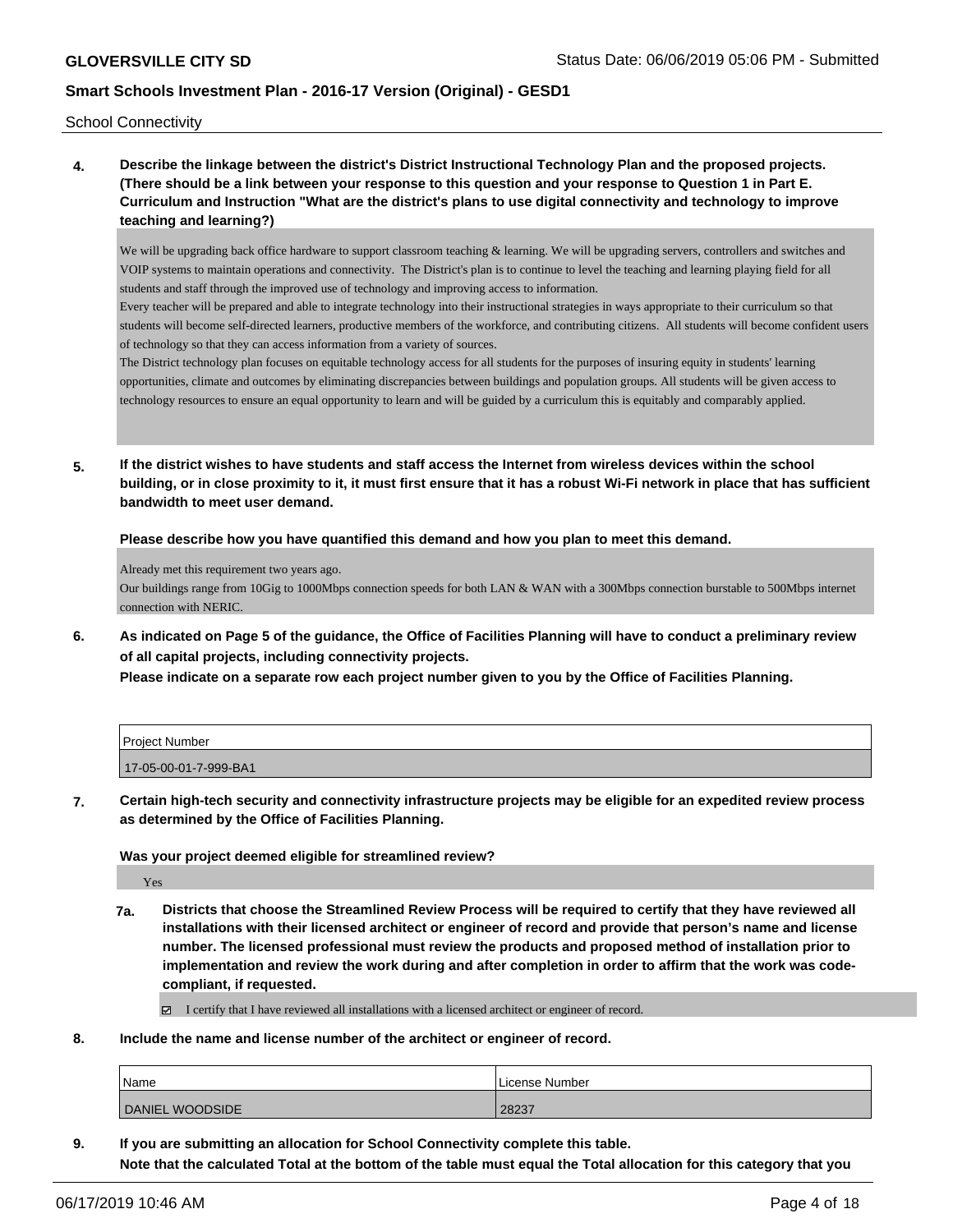School Connectivity

**entered in the SSIP Overview overall budget.** 

|                                            | Sub-          |
|--------------------------------------------|---------------|
|                                            | Allocation    |
| Network/Access Costs                       | 161,927       |
| <b>Outside Plant Costs</b>                 | (No Response) |
| School Internal Connections and Components | 21,418        |
| <b>Professional Services</b>               | (No Response) |
| Testing                                    | (No Response) |
| <b>Other Upfront Costs</b>                 | (No Response) |
| <b>Other Costs</b>                         | (No Response) |
| Totals:                                    | 183,345       |

**10. Please detail the type, quantity, per unit cost and total cost of the eligible items under each sub-category. This is especially important for any expenditures listed under the "Other" category. All expenditures must be eligible for tax-exempt financing to be reimbursed through the SSBA. Sufficient detail must be provided so that we can verify this is the case. If you have any questions, please contact us directly through smartschools@nysed.gov. NOTE: Wireless Access Points should be included in this category, not under Classroom Educational Technology, except those that will be loaned/purchased for nonpublic schools.**

| Select the allowable expenditure<br>type.        | Item to be purchased                                                                        | Quantity       | Cost per Item | <b>Total Cost</b> |
|--------------------------------------------------|---------------------------------------------------------------------------------------------|----------------|---------------|-------------------|
| Repeat to add another item under                 |                                                                                             |                |               |                   |
| each type.                                       |                                                                                             |                |               |                   |
|                                                  |                                                                                             |                |               |                   |
| <b>Network/Access Costs</b>                      | HP1.2TB SAS 10KRPM                                                                          | 6              | 680           | 4,082             |
| <b>Network/Access Costs</b>                      | <b>EMC SAN</b>                                                                              | 1              | 43,849        | 43,849            |
| Network/Access Costs                             | <b>CISCISCO WIRELESS</b><br><b>CONTROLLER w/POWER SUPPLY &amp;</b><br><b>RACK INSTALLED</b> | 1              | 87,626        | 87,626            |
| Network/Access Costs                             | CATALYST 4500-X 16 PORT 10 GIP<br><b>BASE</b>                                               | 2              | 8,160         | 16,320            |
| <b>Network/Access Costs</b>                      | CATALYST 4500X 750W AC PS                                                                   | 4              | 1,020         | 4,080             |
| <b>Network/Access Costs</b>                      | IP BASE TO ENT. 16 PORT<br>CATALYST 4500-X                                                  | $\overline{2}$ | 2,040         | 4,080             |
| <b>Connections/Components</b><br>10GBASE-CU SFP+ |                                                                                             | $\overline{2}$ | 51            | 102               |
| <b>Network/Access Costs</b>                      | SNTC-8X5XNBDOS                                                                              | $\overline{2}$ | 945           | 1,890             |
| <b>Connections/Components</b>                    | 1000BASE SXX SFP TRANSCEIVER<br>MOD.                                                        | 34             | 255           | 8.670             |
| <b>Connections/Components</b>                    | 10G BASE CU SFP+                                                                            | 2              | 51            | 102               |
| <b>Connections/Components</b>                    | 10G BASE-LRM SFP MODULE                                                                     | $\overline{4}$ | 508           | 2,030             |
| <b>Connections/Components</b>                    | CATALYST 4500X 8 PORT 10G<br><b>NETWORK MODULE</b>                                          | $\mathbf{1}$   | 4,080         | 4,080             |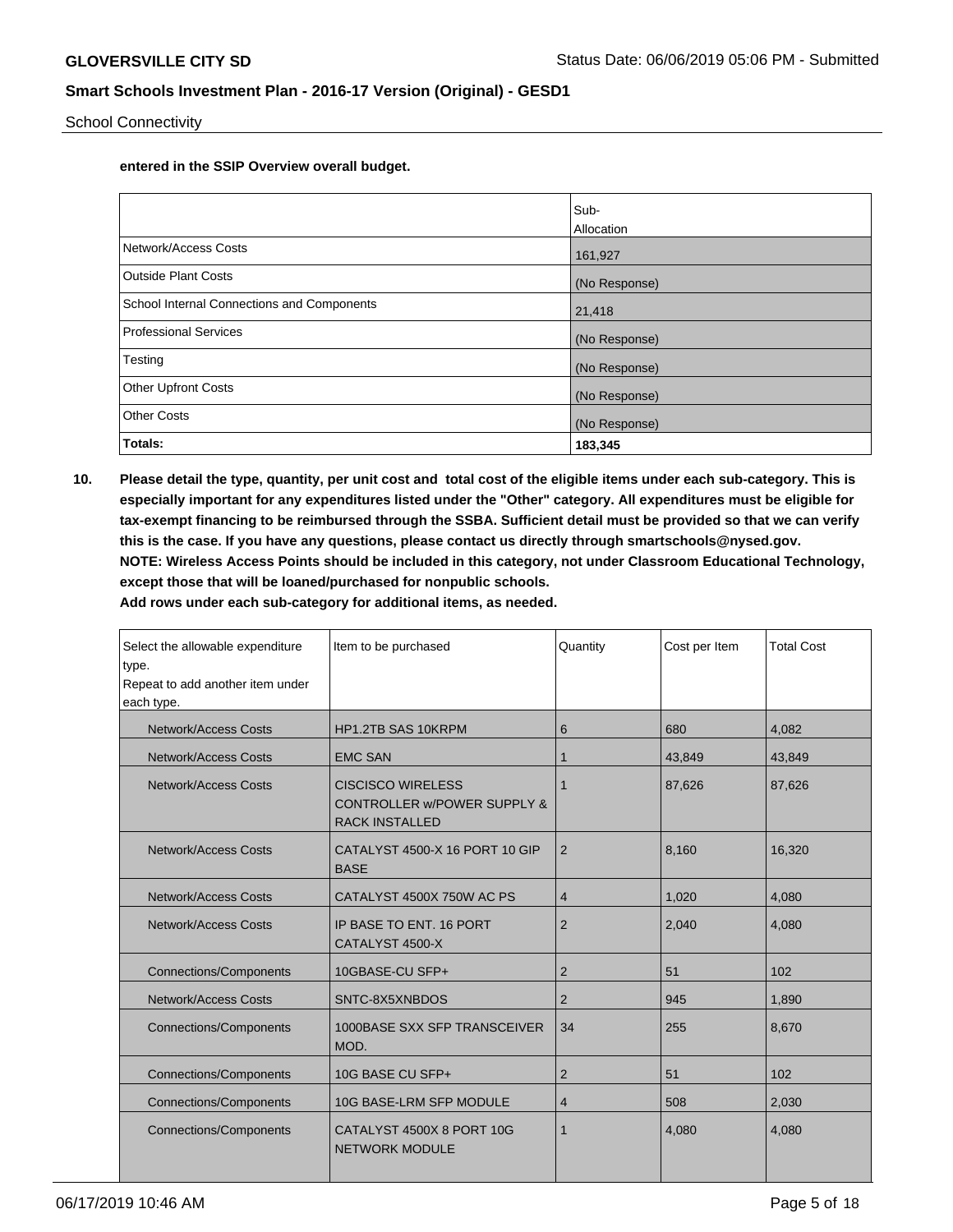School Connectivity

| Select the allowable expenditure<br>type.<br>Repeat to add another item under<br>each type. | Item to be purchased           | Quantity | Cost per Item | <b>Total Cost</b> |
|---------------------------------------------------------------------------------------------|--------------------------------|----------|---------------|-------------------|
| <b>Connections/Components</b>                                                               | <b>FIBER OP CABLE</b>          | 40       | -20           | 800               |
| <b>Connections/Components</b>                                                               | <b>ROUTING &amp; SWITCHING</b> |          | 5,634         | 5,634             |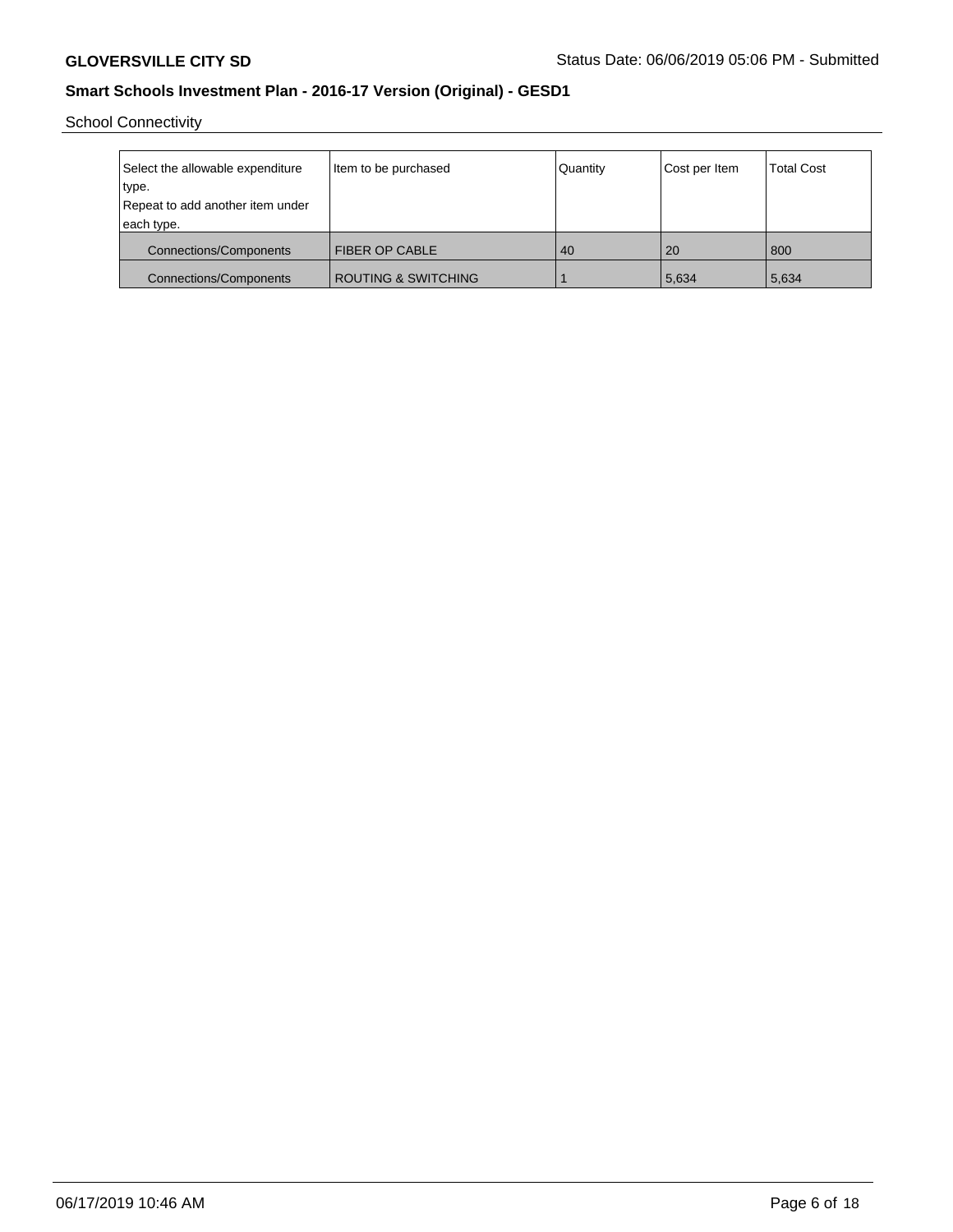Community Connectivity (Broadband and Wireless)

**1. Describe how you intend to use Smart Schools Bond Act funds for high-speed broadband and/or wireless connectivity projects in the community.**

(No Response)

**2. Please describe how the proposed project(s) will promote student achievement and increase student and/or staff access to the Internet in a manner that enhances student learning and/or instruction outside of the school day and/or school building.**

(No Response)

**3. Community connectivity projects must comply with all the necessary local building codes and regulations (building and related permits are not required prior to plan submission).**

 $\Box$  I certify that we will comply with all the necessary local building codes and regulations.

**4. Please describe the physical location of the proposed investment.**

(No Response)

**5. Please provide the initial list of partners participating in the Community Connectivity Broadband Project, along with their Federal Tax Identification (Employer Identification) number.**

| <b>Project Partners</b> | l Federal ID # |
|-------------------------|----------------|
| (No Response)           | (No Response)  |

**6. If you are submitting an allocation for Community Connectivity, complete this table.**

**Note that the calculated Total at the bottom of the table must equal the Total allocation for this category that you entered in the SSIP Overview overall budget.**

|                              | Sub-Allocation |
|------------------------------|----------------|
| Network/Access Costs         | (No Response)  |
| Outside Plant Costs          | (No Response)  |
| <b>Tower Costs</b>           | (No Response)  |
| Customer Premises Equipment  | (No Response)  |
| <b>Professional Services</b> | (No Response)  |
| Testing                      | (No Response)  |
| <b>Other Upfront Costs</b>   | (No Response)  |
| <b>Other Costs</b>           | (No Response)  |
| Totals:                      | 0              |

**7. Please detail the type, quantity, per unit cost and total cost of the eligible items under each sub-category. This is especially important for any expenditures listed under the "Other" category. All expenditures must be capital-bond eligible to be reimbursed through the SSBA. If you have any questions, please contact us directly through smartschools@nysed.gov.**

| Select the allowable expenditure | Item to be purchased | Quantity      | Cost per Item | <b>Total Cost</b> |
|----------------------------------|----------------------|---------------|---------------|-------------------|
| type.                            |                      |               |               |                   |
| Repeat to add another item under |                      |               |               |                   |
| each type.                       |                      |               |               |                   |
| (No Response)                    | (No Response)        | (No Response) | (No Response) | (No Response)     |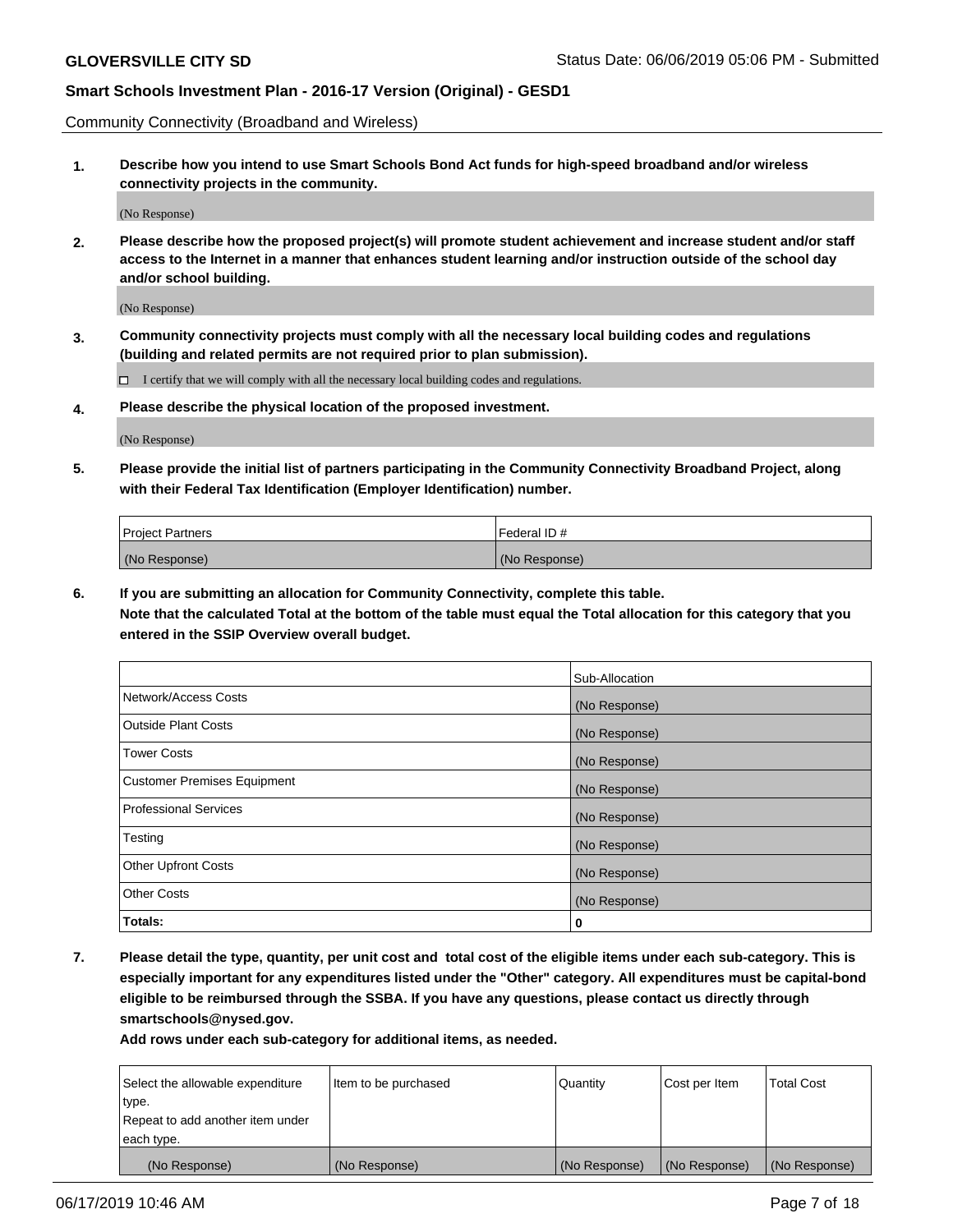#### Classroom Learning Technology

**1. In order for students and faculty to receive the maximum benefit from the technology made available under the Smart Schools Bond Act, their school buildings must possess sufficient connectivity infrastructure to ensure that devices can be used during the school day. Smart Schools Investment Plans must demonstrate that sufficient infrastructure that meets the Federal Communications Commission's 100 Mbps per 1,000 students standard currently exists in the buildings where new devices will be deployed, or is a planned use of a portion of Smart Schools Bond Act funds, or is under development through another funding source. Smart Schools Bond Act funds used for technology infrastructure or classroom technology investments must increase the number of school buildings that meet or exceed the minimum speed standard of 100 Mbps per 1,000**

**students and staff within 12 months. This standard may be met on either a contracted 24/7 firm service or a "burstable" capability. If the standard is met under the burstable criteria, it must be:**

**1. Specifically codified in a service contract with a provider, and**

**2. Guaranteed to be available to all students and devices as needed, particularly during periods of high demand, such as computer-based testing (CBT) periods.**

**Please describe how your district already meets or is planning to meet this standard within 12 months of plan submission.**

(No Response)

- **1a. If a district believes that it will be impossible to meet this standard within 12 months, it may apply for a waiver of this requirement, as described on the Smart Schools website. The waiver must be filed and approved by SED prior to submitting this survey.**
	- By checking this box, you are certifying that the school district has an approved waiver of this requirement on file with the New York State Education Department.

#### **2. Connectivity Speed Calculator (Required)**

|                         | l Number of<br>Students | Multiply by<br>100 Kbps | to Convert to<br>Required<br>Speed in Mb | Divide by 1000 Current Speed Expected<br>l in Mb | Speed to be<br>Attained Within Required<br>12 Months | <b>Expected Date</b><br>When<br>Speed Will be<br>Met |
|-------------------------|-------------------------|-------------------------|------------------------------------------|--------------------------------------------------|------------------------------------------------------|------------------------------------------------------|
| <b>Calculated Speed</b> | (No<br>Response)        | (No Response)           | (No<br>Response)                         | (No<br>Response)                                 | (No<br>Response)                                     | (No<br>Response)                                     |

**3. If the district wishes to have students and staff access the Internet from wireless devices within the school building, or in close proximity to it, it must first ensure that it has a robust Wi-Fi network in place that has sufficient bandwidth to meet user demand.**

**Please describe how you have quantified this demand and how you plan to meet this demand.**

(No Response)

**4. All New York State public school districts are required to complete and submit an Instructional Technology Plan survey to the New York State Education Department in compliance with Section 753 of the Education Law and per Part 100.12 of the Commissioner's Regulations.**

**Districts that include educational technology purchases as part of their Smart Schools Investment Plan must have a submitted and approved Instructional Technology Plan survey on file with the New York State Education Department.**

- $\boxtimes$  By checking this box, you are certifying that the school district has an approved Instructional Technology Plan survey on file with the New York State Education Department.
- **5. Describe the devices you intend to purchase and their compatibility with existing or planned platforms or systems. Specifically address the adequacy of each facility's electrical, HVAC and other infrastructure necessary to install and support the operation of the planned technology.**

(No Response)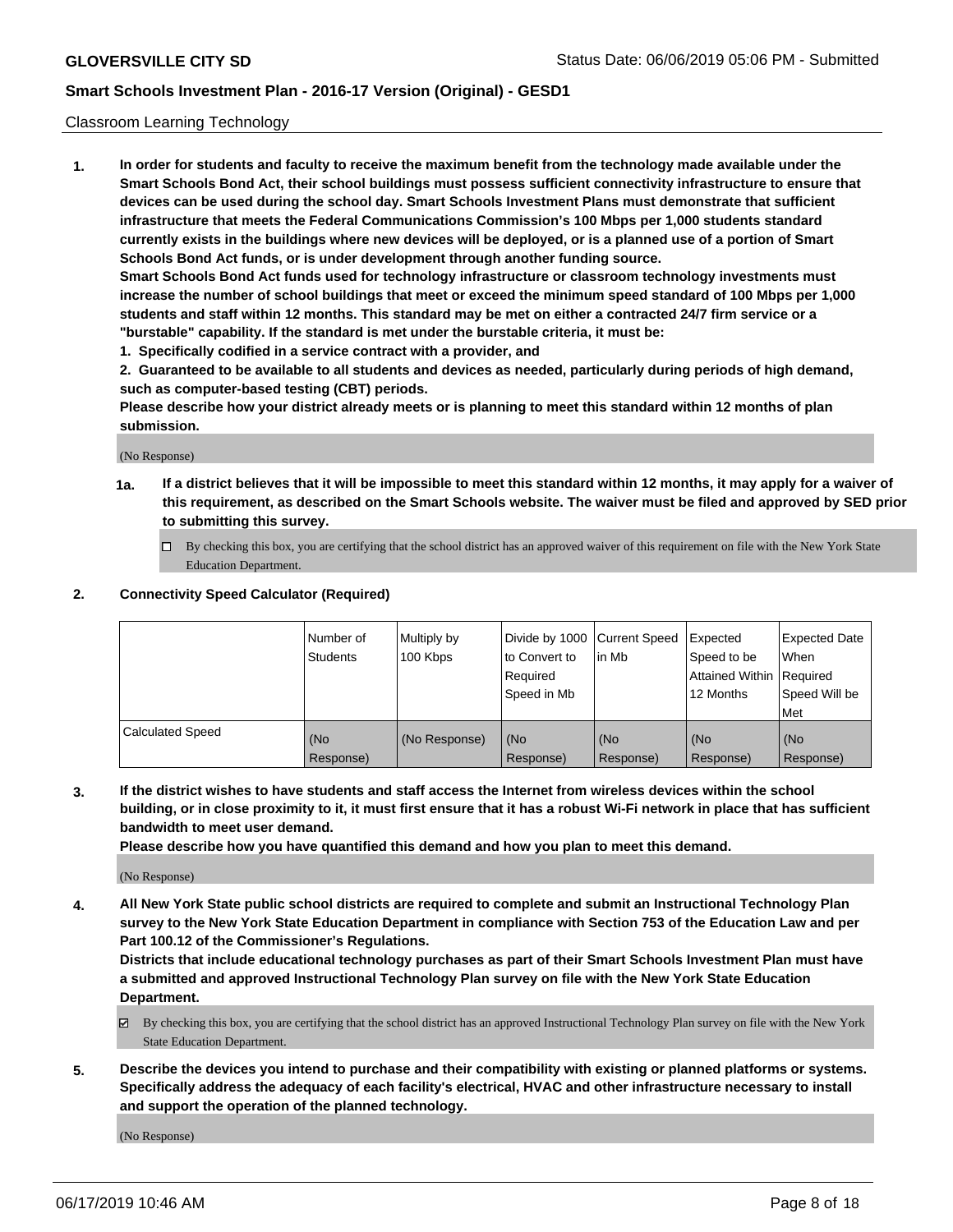#### Classroom Learning Technology

- **6. Describe how the proposed technology purchases will:**
	- **> enhance differentiated instruction;**
	- **> expand student learning inside and outside the classroom;**
	- **> benefit students with disabilities and English language learners; and**
	- **> contribute to the reduction of other learning gaps that have been identified within the district.**

**The expectation is that districts will place a priority on addressing the needs of students who struggle to succeed in a rigorous curriculum. Responses in this section should specifically address this concern and align with the district's Instructional Technology Plan (in particular Question 2 of E. Curriculum and Instruction: "Does the district's instructional technology plan address the needs of students with disabilities to ensure equitable access to instruction, materials and assessments?" and Question 3 of the same section: "Does the district's instructional technology plan address the provision of assistive technology specifically for students with disabilities to ensure access to and participation in the general curriculum?"**

(No Response)

**7. Where appropriate, describe how the proposed technology purchases will enhance ongoing communication with parents and other stakeholders and help the district facilitate technology-based regional partnerships, including distance learning and other efforts.**

(No Response)

**8. Describe the district's plan to provide professional development to ensure that administrators, teachers and staff can employ the technology purchased to enhance instruction successfully.**

**Note: This response should be aligned and expanded upon in accordance with your district's response to Question 1 of F. Professional Development of your Instructional Technology Plan: "Please provide a summary of professional development offered to teachers and staff, for the time period covered by this plan, to support technology to enhance teaching and learning. Please include topics, audience and method of delivery within your summary."**

(No Response)

- **9. Districts must contact the SUNY/CUNY teacher preparation program that supplies the largest number of the district's new teachers to request advice on innovative uses and best practices at the intersection of pedagogy and educational technology.**
	- By checking this box, you certify that you have contacted the SUNY/CUNY teacher preparation program that supplies the largest number of your new teachers to request advice on these issues.
	- **9a. Please enter the name of the SUNY or CUNY Institution that you contacted.**

(No Response)

**9b. Enter the primary Institution phone number.**

(No Response)

**9c. Enter the name of the contact person with whom you consulted and/or will be collaborating with on innovative uses of technology and best practices.**

(No Response)

**10. A district whose Smart Schools Investment Plan proposes the purchase of technology devices and other hardware must account for nonpublic schools in the district.**

**Are there nonpublic schools within your school district?**

Yes

**Ø** No

**11. Nonpublic Classroom Technology Loan Calculator**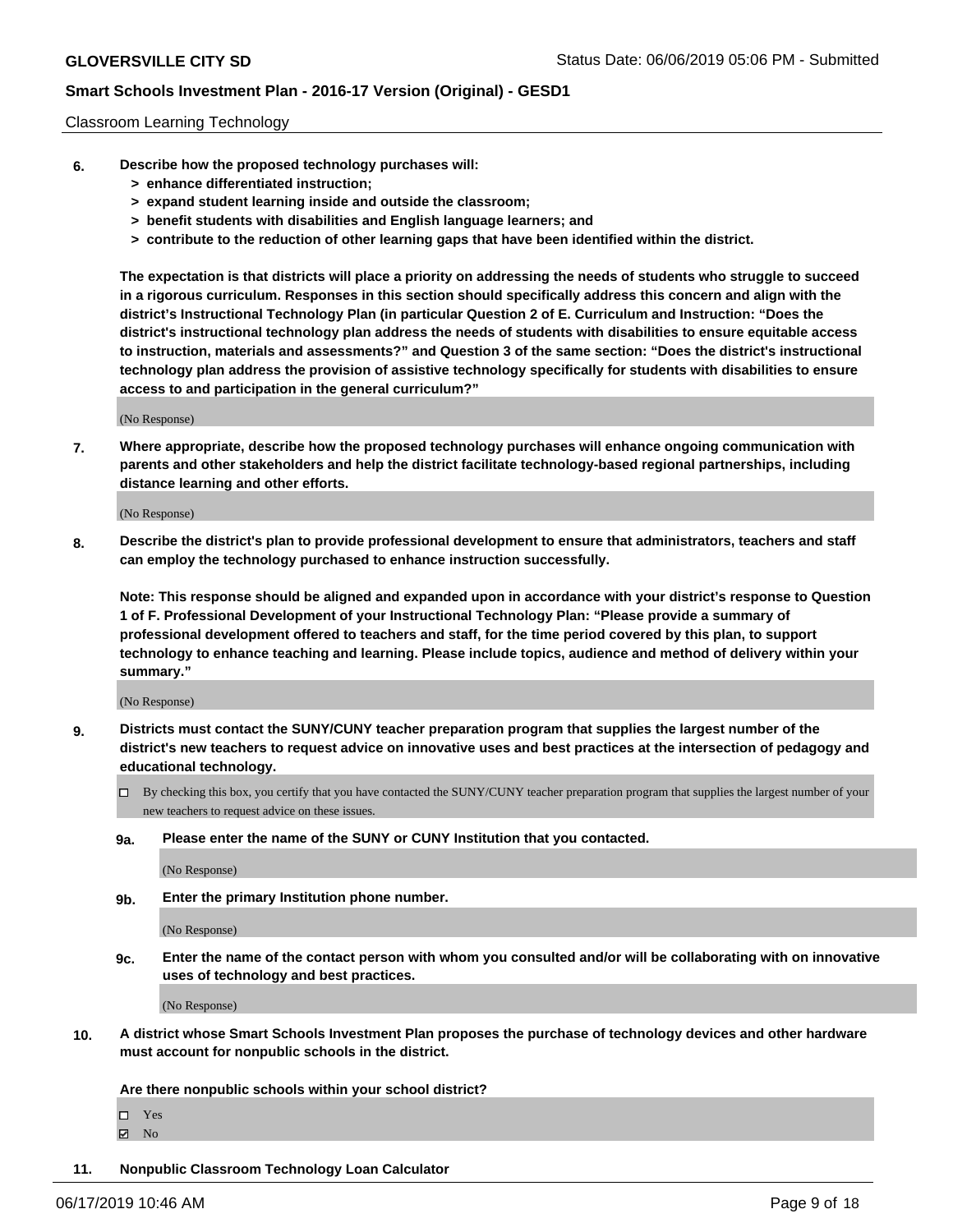### Classroom Learning Technology

**The Smart Schools Bond Act provides that any Classroom Learning Technology purchases made using Smart Schools funds shall be lent, upon request, to nonpublic schools in the district. However, no school district shall be required to loan technology in amounts greater than the total obtained and spent on technology pursuant to the Smart Schools Bond Act and the value of such loan may not exceed the total of \$250 multiplied by the nonpublic school enrollment in the base year at the time of enactment. See:**

**http://www.p12.nysed.gov/mgtserv/smart\_schools/docs/Smart\_Schools\_Bond\_Act\_Guidance\_04.27.15\_Final.pdf.**

|                                       | 1. Classroom<br>Technology<br>Sub-allocation | l 2. Public<br>Enrollment<br>$(2014-15)$ | 3. Nonpublic<br>l Enrollment<br>$(2014-15)$ | l 4. Sum of<br>Public and<br>l Nonpublic<br>Enrollment                                        | l 5. Total Per<br>Pupil Sub-<br>l allocation | l 6. Total<br>Nonpublic Loan<br>Amount |
|---------------------------------------|----------------------------------------------|------------------------------------------|---------------------------------------------|-----------------------------------------------------------------------------------------------|----------------------------------------------|----------------------------------------|
| Calculated Nonpublic Loan<br>l Amount |                                              |                                          |                                             | (No Response)   (No Response)   (No Response)   (No Response)   (No Response)   (No Response) |                                              |                                        |

**12. To ensure the sustainability of technology purchases made with Smart Schools funds, districts must demonstrate a long-term plan to maintain and replace technology purchases supported by Smart Schools Bond Act funds. This sustainability plan shall demonstrate a district's capacity to support recurring costs of use that are ineligible for Smart Schools Bond Act funding such as device maintenance, technical support, Internet and wireless fees, maintenance of hotspots, staff professional development, building maintenance and the replacement of incidental items. Further, such a sustainability plan shall include a long-term plan for the replacement of purchased devices and equipment at the end of their useful life with other funding sources.**

By checking this box, you certify that the district has a sustainability plan as described above.

**13. Districts must ensure that devices purchased with Smart Schools Bond funds will be distributed, prepared for use, maintained and supported appropriately. Districts must maintain detailed device inventories in accordance with generally accepted accounting principles.**

By checking this box, you certify that the district has a distribution and inventory management plan and system in place.

**14. If you are submitting an allocation for Classroom Learning Technology complete this table. Note that the calculated Total at the bottom of the table must equal the Total allocation for this category that you entered in the SSIP Overview overall budget.**

|                          | Sub-Allocation |
|--------------------------|----------------|
| Interactive Whiteboards  | (No Response)  |
| <b>Computer Servers</b>  | (No Response)  |
| <b>Desktop Computers</b> | (No Response)  |
| <b>Laptop Computers</b>  | (No Response)  |
| <b>Tablet Computers</b>  | (No Response)  |
| <b>Other Costs</b>       | (No Response)  |
| Totals:                  | 0              |

**15. Please detail the type, quantity, per unit cost and total cost of the eligible items under each sub-category. This is especially important for any expenditures listed under the "Other" category. All expenditures must be capital-bond eligible to be reimbursed through the SSBA. If you have any questions, please contact us directly through smartschools@nysed.gov.**

**Please specify in the "Item to be Purchased" field which specific expenditures and items are planned to meet the district's nonpublic loan requirement, if applicable.**

**NOTE: Wireless Access Points that will be loaned/purchased for nonpublic schools should ONLY be included in this category, not under School Connectivity, where public school districts would list them.**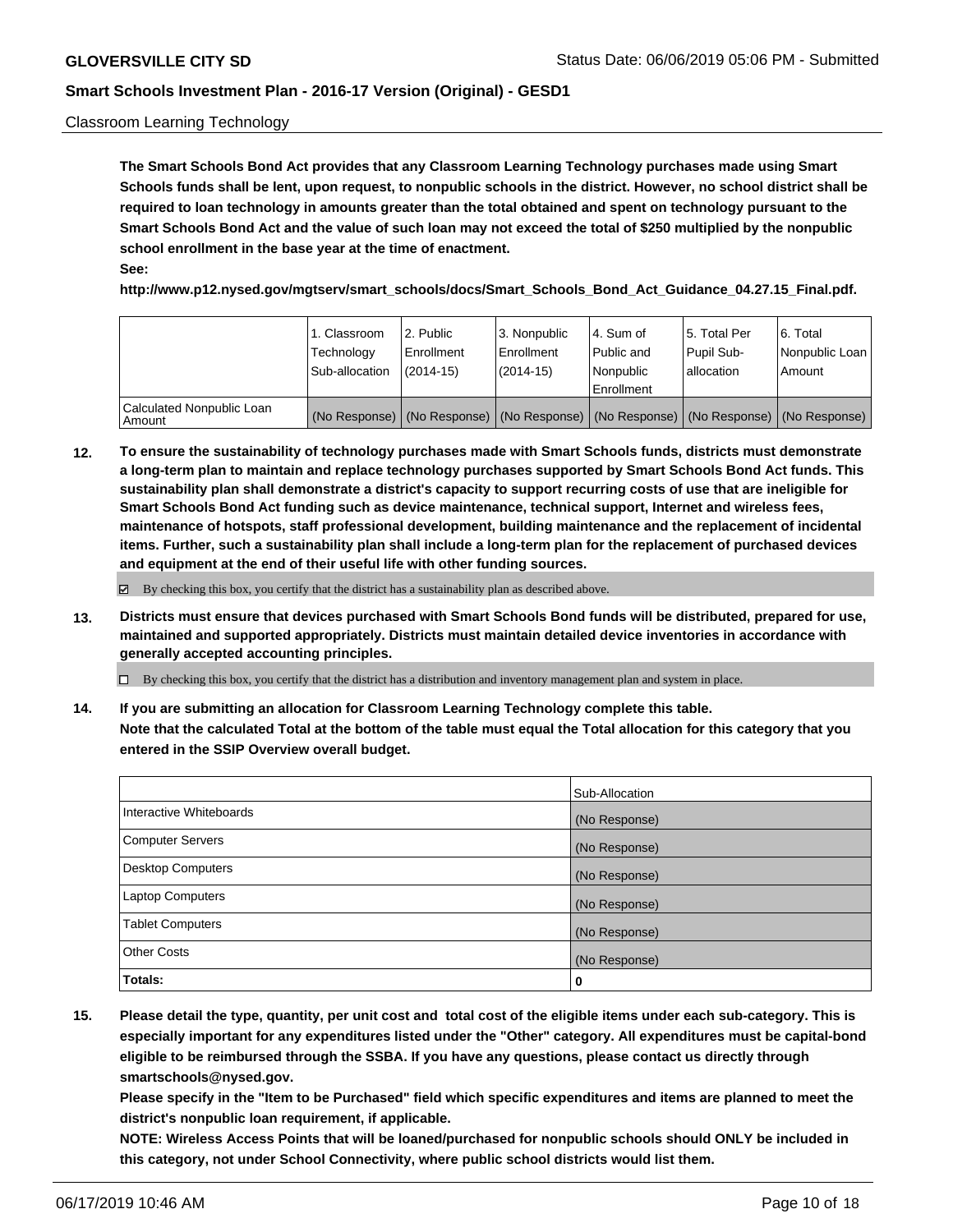Classroom Learning Technology

| Select the allowable expenditure | I Item to be Purchased | Quantity      | Cost per Item | <b>Total Cost</b> |
|----------------------------------|------------------------|---------------|---------------|-------------------|
| type.                            |                        |               |               |                   |
| Repeat to add another item under |                        |               |               |                   |
| each type.                       |                        |               |               |                   |
| (No Response)                    | (No Response)          | (No Response) | (No Response) | (No Response)     |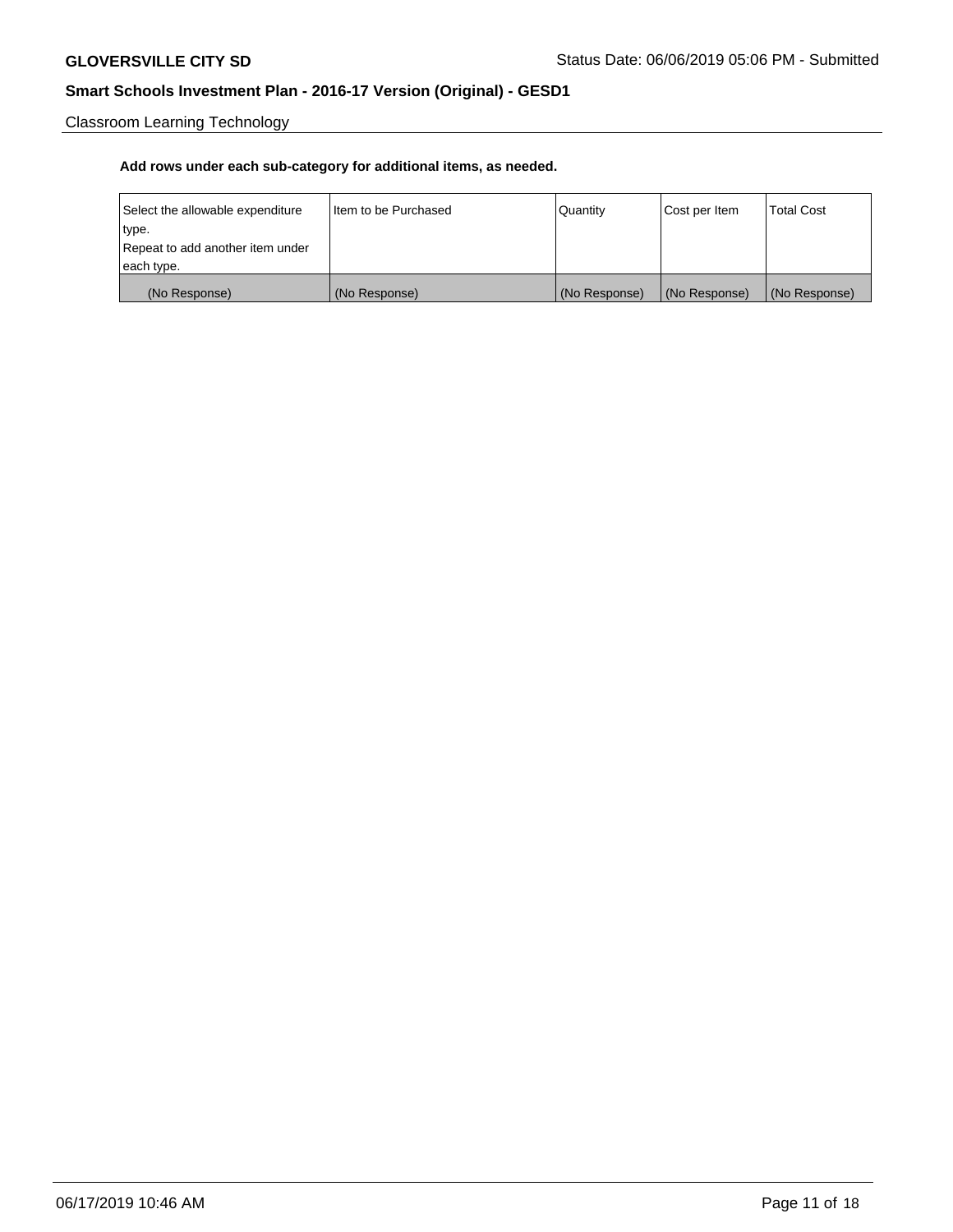#### Pre-Kindergarten Classrooms

**1. Provide information regarding how and where the district is currently serving pre-kindergarten students and justify the need for additional space with enrollment projections over 3 years.**

(No Response)

- **2. Describe the district's plan to construct, enhance or modernize education facilities to accommodate prekindergarten programs. Such plans must include:**
	- **Specific descriptions of what the district intends to do to each space;**
	- **An affirmation that pre-kindergarten classrooms will contain a minimum of 900 square feet per classroom;**
	- **The number of classrooms involved;**
	- **The approximate construction costs per classroom; and**
	- **Confirmation that the space is district-owned or has a long-term lease that exceeds the probable useful life of the improvements.**

(No Response)

**3. Smart Schools Bond Act funds may only be used for capital construction costs. Describe the type and amount of additional funds that will be required to support ineligible ongoing costs (e.g. instruction, supplies) associated with any additional pre-kindergarten classrooms that the district plans to add.**

(No Response)

**4. All plans and specifications for the erection, repair, enlargement or remodeling of school buildings in any public school district in the State must be reviewed and approved by the Commissioner. Districts that plan capital projects using their Smart Schools Bond Act funds will undergo a Preliminary Review Process by the Office of Facilities Planning.**

**Please indicate on a separate row each project number given to you by the Office of Facilities Planning.**

| Project Number |  |
|----------------|--|
| (No Response)  |  |
|                |  |

**5. If you have made an allocation for Pre-Kindergarten Classrooms, complete this table.**

**Note that the calculated Total at the bottom of the table must equal the Total allocation for this category that you entered in the SSIP Overview overall budget.**

|                                          | Sub-Allocation |
|------------------------------------------|----------------|
| Construct Pre-K Classrooms               | (No Response)  |
| Enhance/Modernize Educational Facilities | (No Response)  |
| <b>Other Costs</b>                       | (No Response)  |
| Totals:                                  | 0              |

**6. Please detail the type, quantity, per unit cost and total cost of the eligible items under each sub-category. This is especially important for any expenditures listed under the "Other" category. All expenditures must be capital-bond eligible to be reimbursed through the SSBA. If you have any questions, please contact us directly through smartschools@nysed.gov.**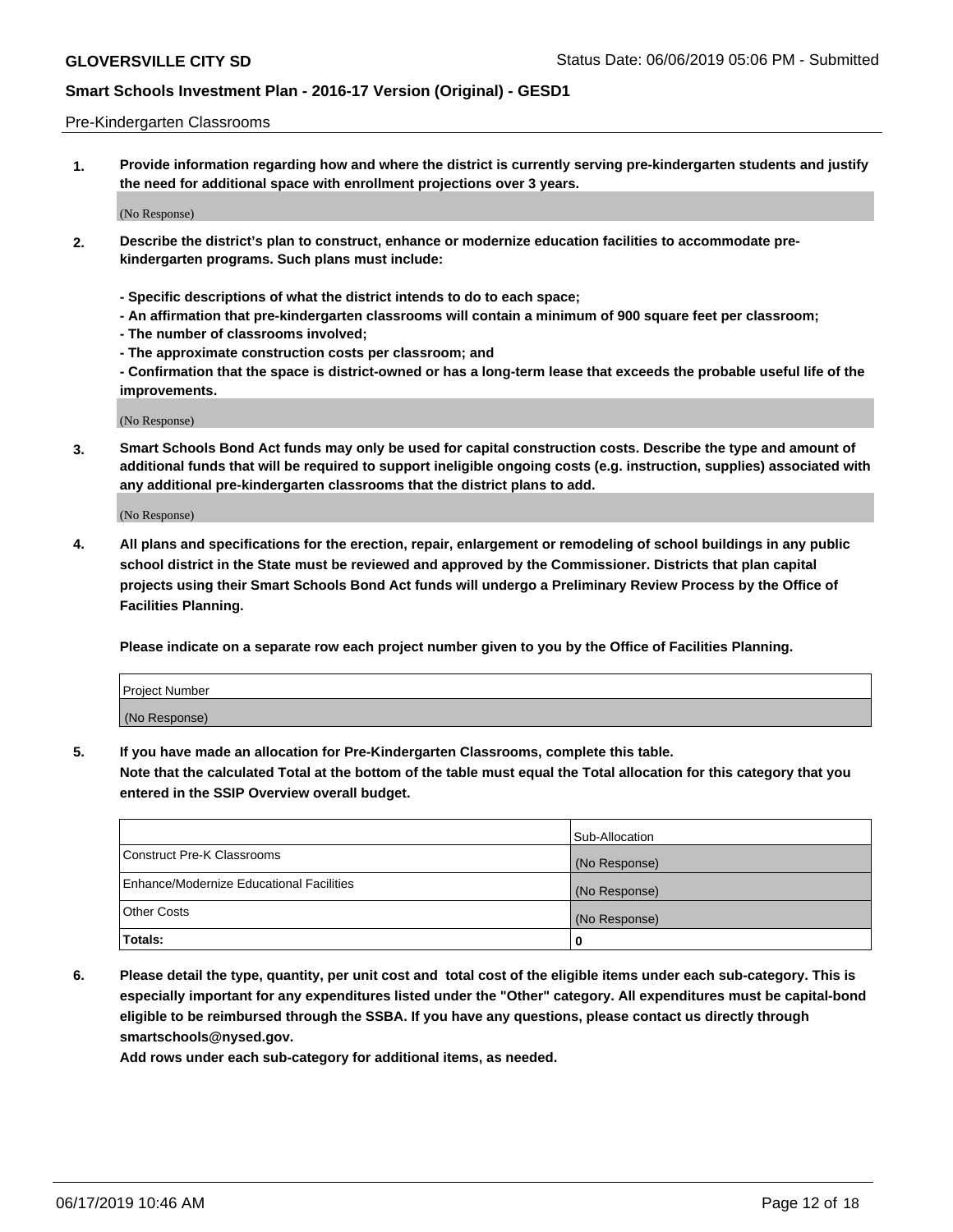Pre-Kindergarten Classrooms

| Select the allowable expenditure | Item to be purchased | Quantity      | Cost per Item | <b>Total Cost</b> |
|----------------------------------|----------------------|---------------|---------------|-------------------|
| type.                            |                      |               |               |                   |
| Repeat to add another item under |                      |               |               |                   |
| each type.                       |                      |               |               |                   |
| (No Response)                    | (No Response)        | (No Response) | (No Response) | (No Response)     |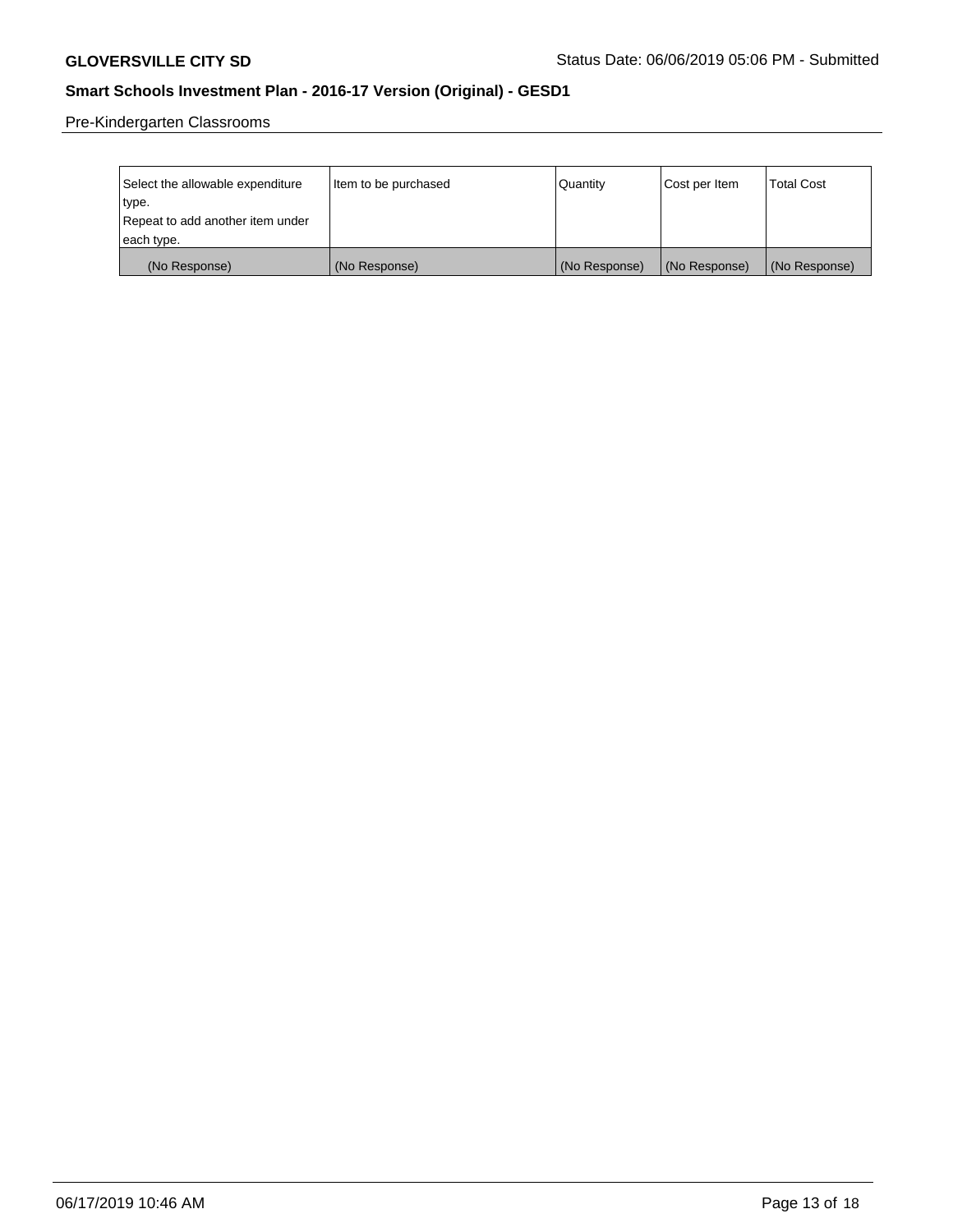Replace Transportable Classrooms

**1. Describe the district's plan to construct, enhance or modernize education facilities to provide high-quality instructional space by replacing transportable classrooms.**

(No Response)

**2. All plans and specifications for the erection, repair, enlargement or remodeling of school buildings in any public school district in the State must be reviewed and approved by the Commissioner. Districts that plan capital projects using their Smart Schools Bond Act funds will undergo a Preliminary Review Process by the Office of Facilities Planning.**

**Please indicate on a separate row each project number given to you by the Office of Facilities Planning.**

| Project Number |  |
|----------------|--|
|                |  |
|                |  |
|                |  |
|                |  |
| (No Response)  |  |
|                |  |
|                |  |
|                |  |

**3. For large projects that seek to blend Smart Schools Bond Act dollars with other funds, please note that Smart Schools Bond Act funds can be allocated on a pro rata basis depending on the number of new classrooms built that directly replace transportable classroom units.**

**If a district seeks to blend Smart Schools Bond Act dollars with other funds describe below what other funds are being used and what portion of the money will be Smart Schools Bond Act funds.**

(No Response)

**4. If you have made an allocation for Replace Transportable Classrooms, complete this table. Note that the calculated Total at the bottom of the table must equal the Total allocation for this category that you entered in the SSIP Overview overall budget.**

|                                                | Sub-Allocation |
|------------------------------------------------|----------------|
| Construct New Instructional Space              | (No Response)  |
| Enhance/Modernize Existing Instructional Space | (No Response)  |
| <b>Other Costs</b>                             | (No Response)  |
| Totals:                                        | 0              |

**5. Please detail the type, quantity, per unit cost and total cost of the eligible items under each sub-category. This is especially important for any expenditures listed under the "Other" category. All expenditures must be capital-bond eligible to be reimbursed through the SSBA. If you have any questions, please contact us directly through smartschools@nysed.gov.**

| Select the allowable expenditure | Item to be purchased | l Quantitv    | Cost per Item | <b>Total Cost</b> |
|----------------------------------|----------------------|---------------|---------------|-------------------|
| type.                            |                      |               |               |                   |
| Repeat to add another item under |                      |               |               |                   |
| each type.                       |                      |               |               |                   |
| (No Response)                    | (No Response)        | (No Response) | (No Response) | (No Response)     |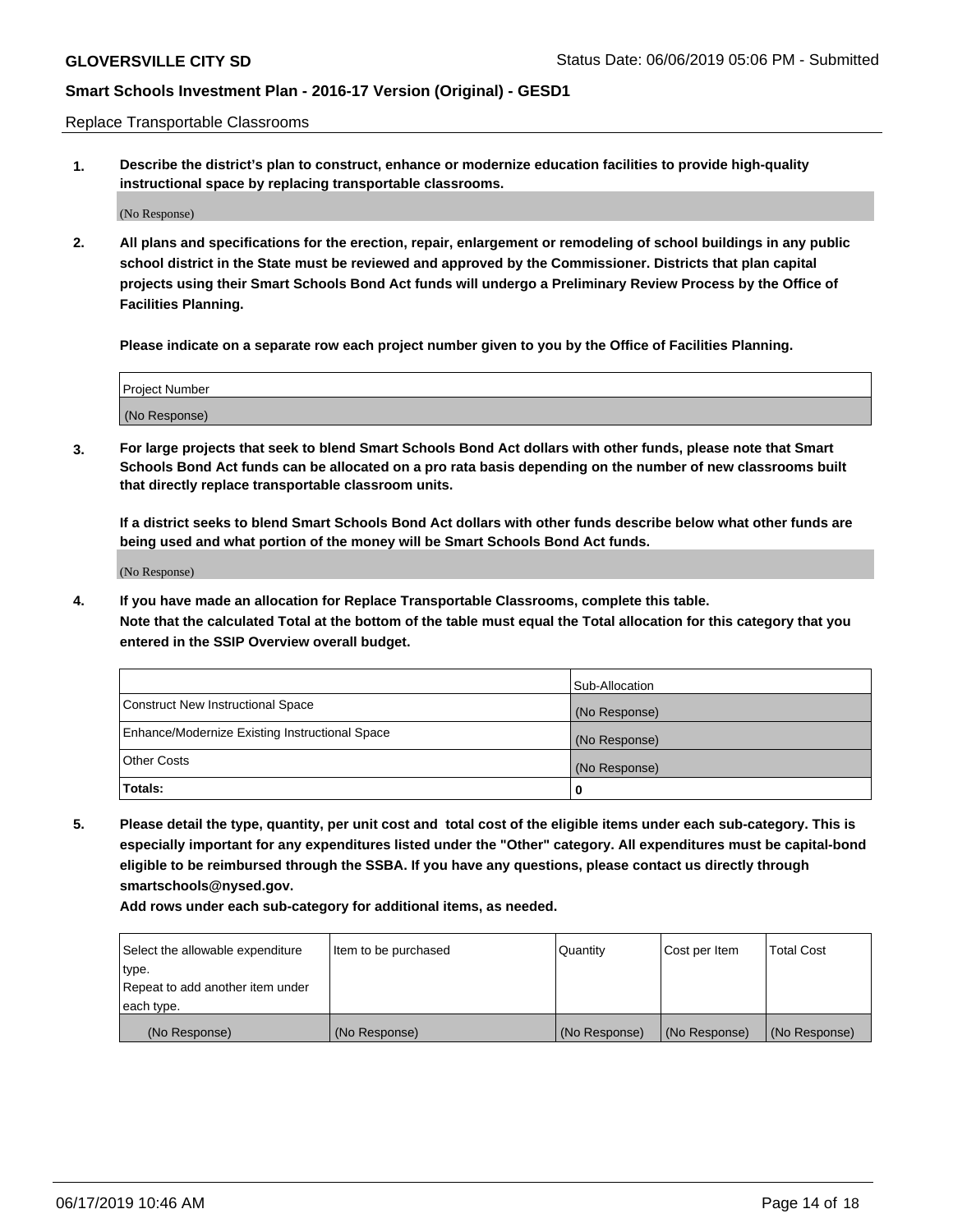High-Tech Security Features

**1. Describe how you intend to use Smart Schools Bond Act funds to install high-tech security features in school buildings and on school campuses.**

High Tech Security Features: we will be installing an upgraded Voice Over (VOIP) device in each classroom and office to improve student and teacher safety by providing a new VOIP device in every classroom and integrating the devices with our emergency communications systems. We will also be replacing and adding to the current analog/digital security camera system with fully digital camera monitoring system district-wide.

**2. All plans and specifications for the erection, repair, enlargement or remodeling of school buildings in any public school district in the State must be reviewed and approved by the Commissioner. Districts that plan capital projects using their Smart Schools Bond Act funds will undergo a Preliminary Review Process by the Office of Facilities Planning.** 

**Please indicate on a separate row each project number given to you by the Office of Facilities Planning.**

Project Number 17-05-00-01-7-999-BA1

- **3. Was your project deemed eligible for streamlined Review?**
	- Yes
	- $\square$  No
	- **3a. Districts with streamlined projects must certify that they have reviewed all installations with their licensed architect or engineer of record, and provide that person's name and license number. The licensed professional must review the products and proposed method of installation prior to implementation and review the work during and after completion in order to affirm that the work was code-compliant, if requested.**

By checking this box, you certify that the district has reviewed all installations with a licensed architect or engineer of record.

**4. Include the name and license number of the architect or engineer of record.**

| Name                   | License Number |
|------------------------|----------------|
| <b>DANIEL WOODSIDE</b> | 28237          |

**5. If you have made an allocation for High-Tech Security Features, complete this table.**

**Note that the calculated Total at the bottom of the table must equal the Total allocation for this category that you entered in the SSIP Overview overall budget.**

|                                                      | Sub-Allocation |
|------------------------------------------------------|----------------|
| Capital-Intensive Security Project (Standard Review) | (No Response)  |
| <b>Electronic Security System</b>                    | 664,428        |
| <b>Entry Control System</b>                          | 1,334          |
| Approved Door Hardening Project                      | (No Response)  |
| <b>Other Costs</b>                                   | (No Response)  |
| Totals:                                              | 665,762        |

**6. Please detail the type, quantity, per unit cost and total cost of the eligible items under each sub-category. This is especially important for any expenditures listed under the "Other" category. All expenditures must be capital-bond eligible to be reimbursed through the SSBA. If you have any questions, please contact us directly through smartschools@nysed.gov.**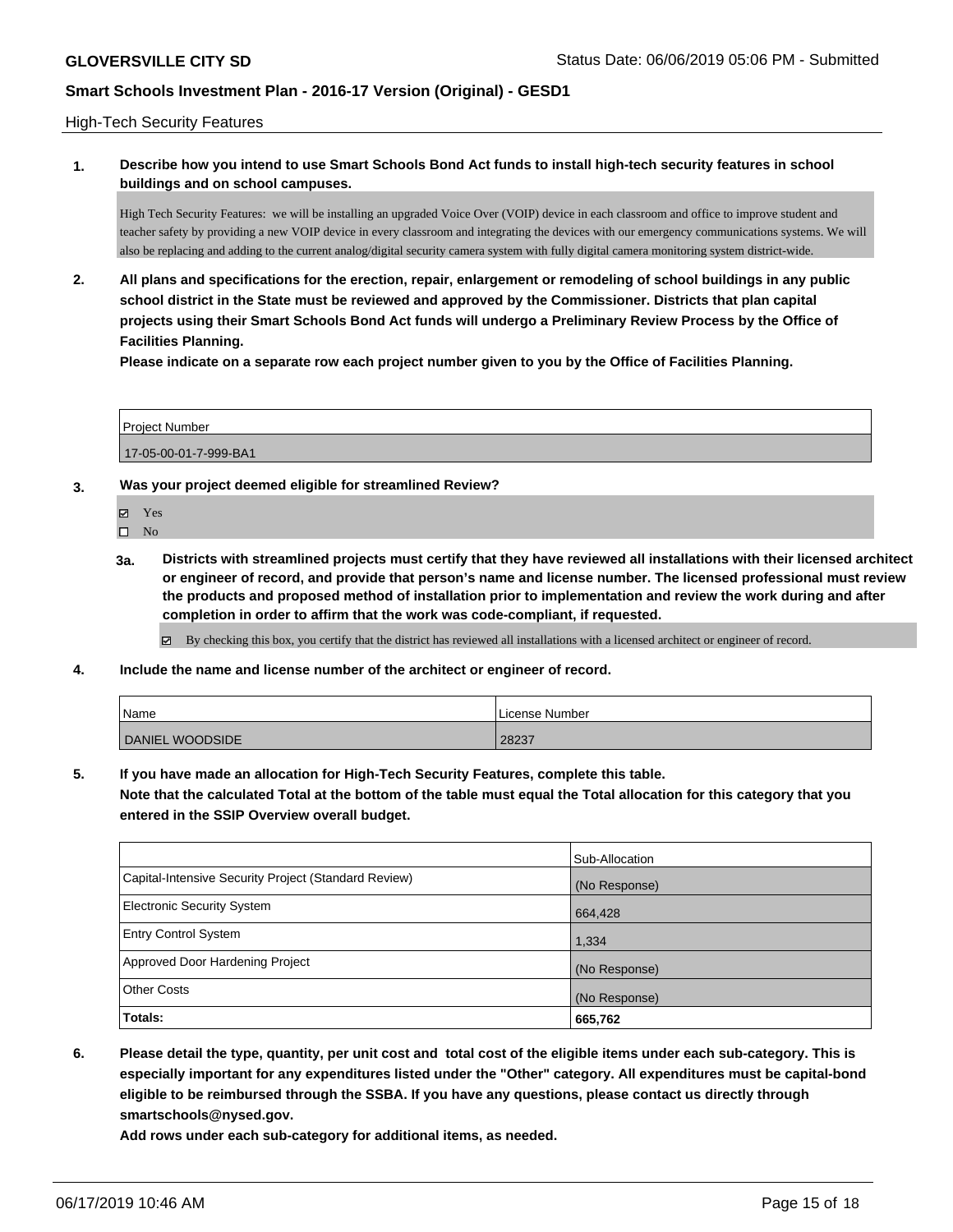High-Tech Security Features

| Select the allowable expenditure<br>type.<br>Repeat to add another item under<br>each type. | Item to be purchased                                           | Quantity | Cost per Item | <b>Total Cost</b> |
|---------------------------------------------------------------------------------------------|----------------------------------------------------------------|----------|---------------|-------------------|
| <b>Electronic Security System</b>                                                           | Axis P3225-v 2mp indoor network<br>camera                      | 240.00   | 460           | 110,400           |
| <b>Electronic Security System</b>                                                           | Axis 55050571 recess mount for<br>P3225-v                      | 240.00   | 69            | 16,560            |
| <b>Electronic Security System</b>                                                           | Axis p3225-ve 2mp outdoor network<br>camera                    | 5.00     | 619           | 3.095             |
| <b>Electronic Security System</b>                                                           | Axis 5505-581 recessed mount for<br>p3225-ve                   | 5.00     | 98            | 490               |
| <b>Electronic Security System</b>                                                           | Axis p1427-le outdoor 5mp network<br>camera                    | 83.00    | 688           | 57,104            |
| <b>Electronic Security System</b>                                                           | axis m3007-pv 5mp 360 network<br>camera                        | 2.00     | 480           | 960               |
| <b>Electronic Security System</b>                                                           | s2 network video recorder s2-netvr 120                         | 5.00     | 4,500         | 22,500            |
| <b>Electronic Security System</b>                                                           | s2 network video recorder s2-netvr 450                         | 2.00     | 9.500         | 19,000            |
| <b>Electronic Security System</b>                                                           | s2 network video recorder s2-netvr 750                         | 2.00     | 14,000        | 28,000            |
| <b>Electronic Security System</b>                                                           | s2 4 tb hard drives s2-netvr-4tb-hdd                           | 78.00    | 533           | 41,574            |
| <b>Electronic Security System</b>                                                           | s2 single ip camera license s2-vr-1c                           | 330.00   | 162           | 53,460            |
| <b>Electronic Security System</b>                                                           | lot of cable, supports, boxes, conduit<br>and mounting access. | 1.00     | 8,757         | 8,757             |
| <b>Electronic Security System</b>                                                           | labor                                                          | 1.00     | 137,600       | 137,600           |
| <b>Electronic Security System</b>                                                           | CISCO UC PHONE 7821                                            | 425.00   | 131           | 55,271            |
| <b>Electronic Security System</b>                                                           | WALL MOUNT KIT UC PHONES                                       | 85.00    | 39            | 3,252             |
| <b>Electronic Security System</b>                                                           | UNIFIED IP PHONE 8851                                          | 72.00    | 314           | 22,583            |
| <b>Electronic Security System</b>                                                           | IP PHONE 8800 EXP MOD                                          | 24.00    | 250           | 5,998             |
| <b>Electronic Security System</b>                                                           | <b>INSTALLATION</b>                                            | 1.00     | 48,543        | 48,543            |
| <b>Electronic Security System</b>                                                           | CISCO ISR 4351 BUNDLE                                          | 2.00     | 7,885         | 15,770            |
| <b>Electronic Security System</b>                                                           | <b>SMARTnet</b>                                                | 2.00     | 1,140         | 2,280             |
| <b>Electronic Security System</b>                                                           | CISCO ISR 4331 BUNDLE                                          | 1.00     | 4,150         | 4,150             |
| <b>Electronic Security System</b>                                                           | <b>SMARTnet</b>                                                | 1.00     | 539           | 539               |
| <b>Electronic Security System</b>                                                           | CISCO ISR 4321 BUNDLE                                          | 1.00     | 2,698         | 2.698             |
| <b>Electronic Security System</b>                                                           | <b>SMARTnet</b>                                                | 1.00     | 334           | 334               |
| <b>Electronic Security System</b>                                                           | <b>SRST LIC 25</b>                                             | 1.00     | 325           | 325               |
| <b>Electronic Security System</b>                                                           | <b>SRST LIC 50</b>                                             | 1.00     | 650           | 650               |
| <b>Electronic Security System</b>                                                           | <b>INSTALL CONFIG</b>                                          | 1.00     | 1,995         | 1,995             |
| <b>Entry Control System</b>                                                                 | <b>ISN-CTC75 PROP ALARMS</b>                                   | 3.00     | 18            | 54                |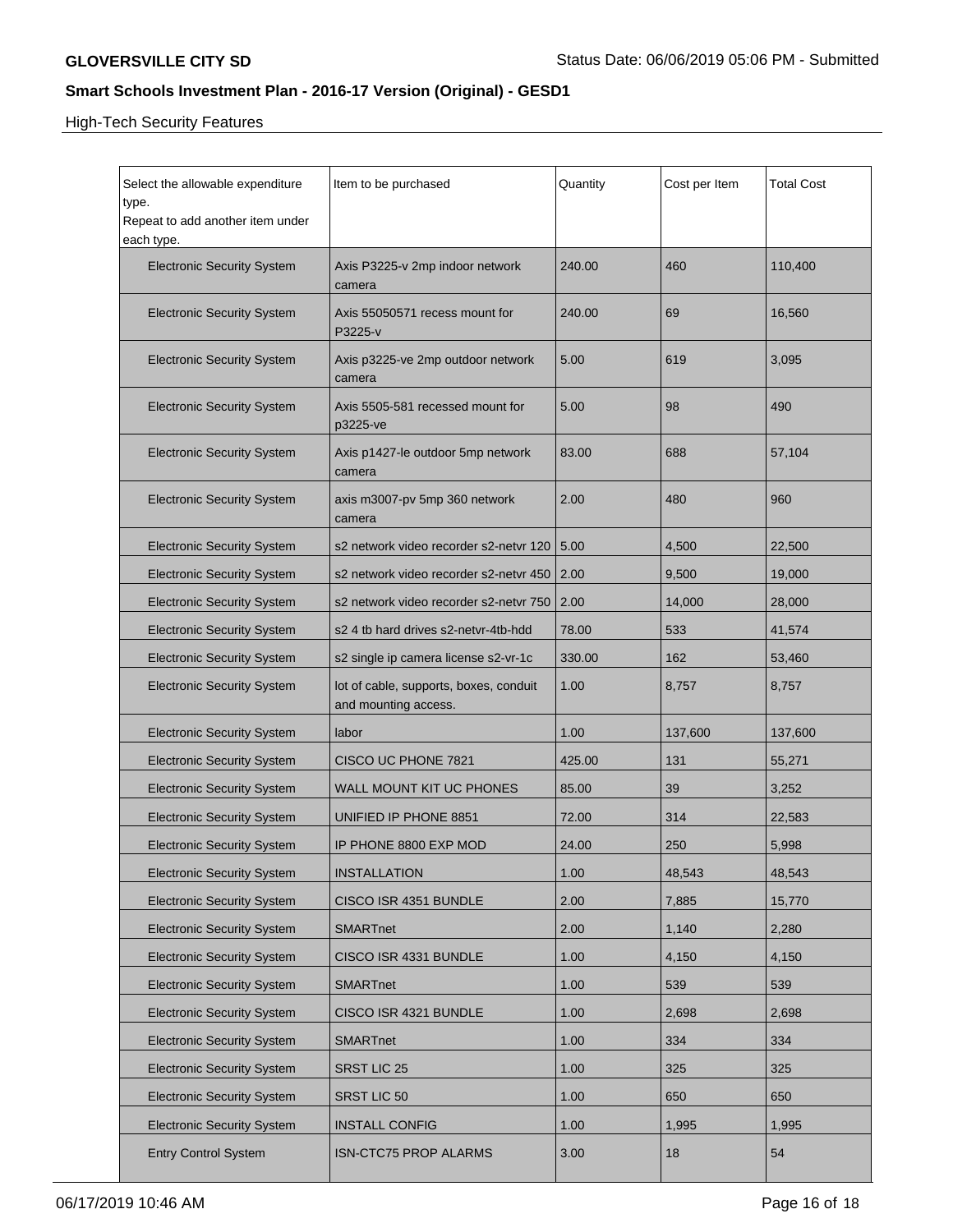High-Tech Security Features

| Select the allowable expenditure  | Item to be purchased                     | Quantity | Cost per Item | <b>Total Cost</b> |
|-----------------------------------|------------------------------------------|----------|---------------|-------------------|
| type.                             |                                          |          |               |                   |
| Repeat to add another item under  |                                          |          |               |                   |
| each type.                        |                                          |          |               |                   |
| <b>Electronic Security System</b> | <b>SN-INP INPUT BLADE</b>                | 1.00     | 390           | 390               |
| <b>Entry Control System</b>       | <b>INSTALL/CONFIG PROP ALARMS</b>        | 1.00     | 1,280         | 1,280             |
| <b>Electronic Security System</b> | LOT OF SUPPORTS, CABLES,<br><b>BOXES</b> | 1.00     | 150           | 150               |